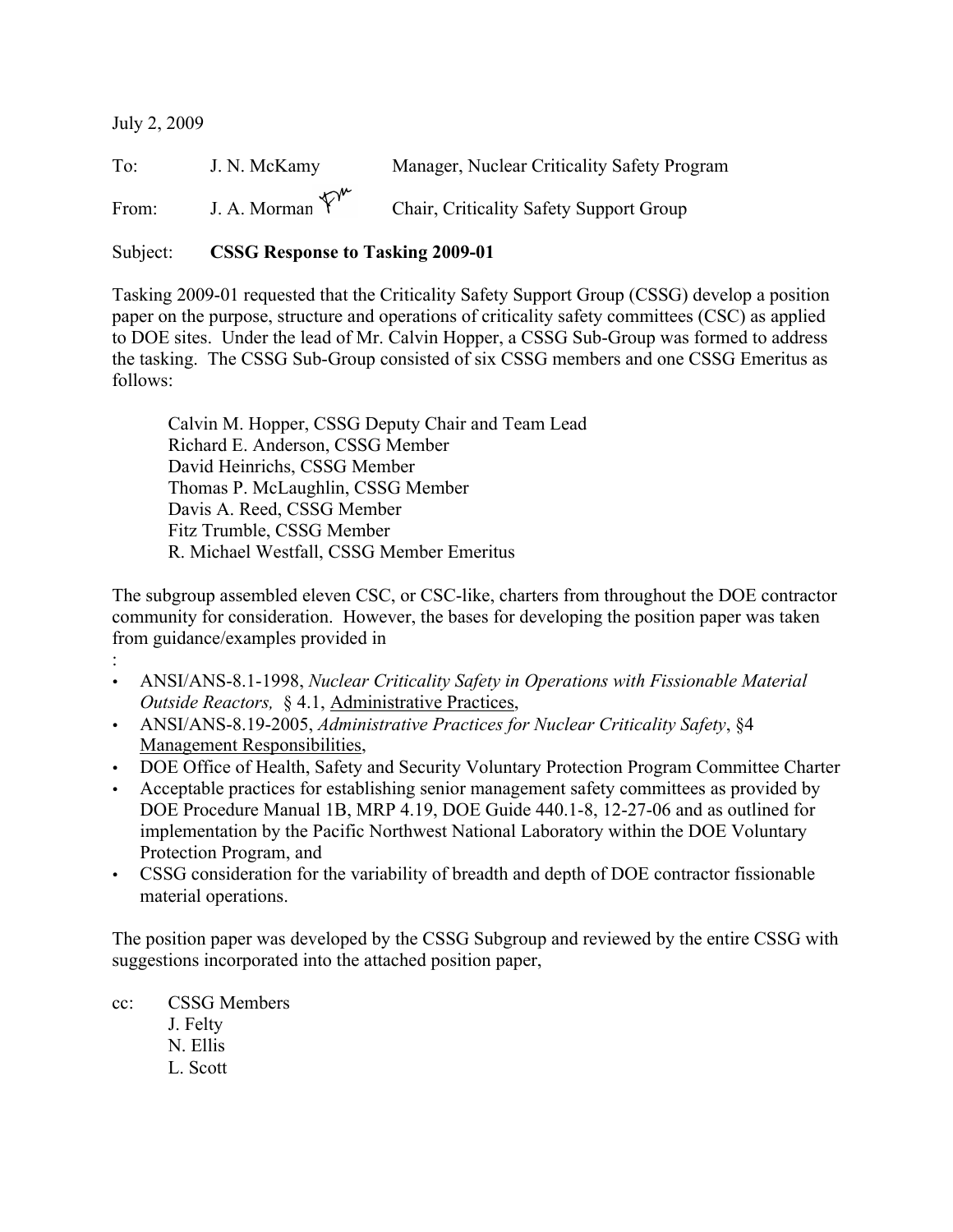# ATTACHMENT A

# US DOE NCSP CSSG Position Paper on the Purpose, Structure and Operation of Criticality Safety Committees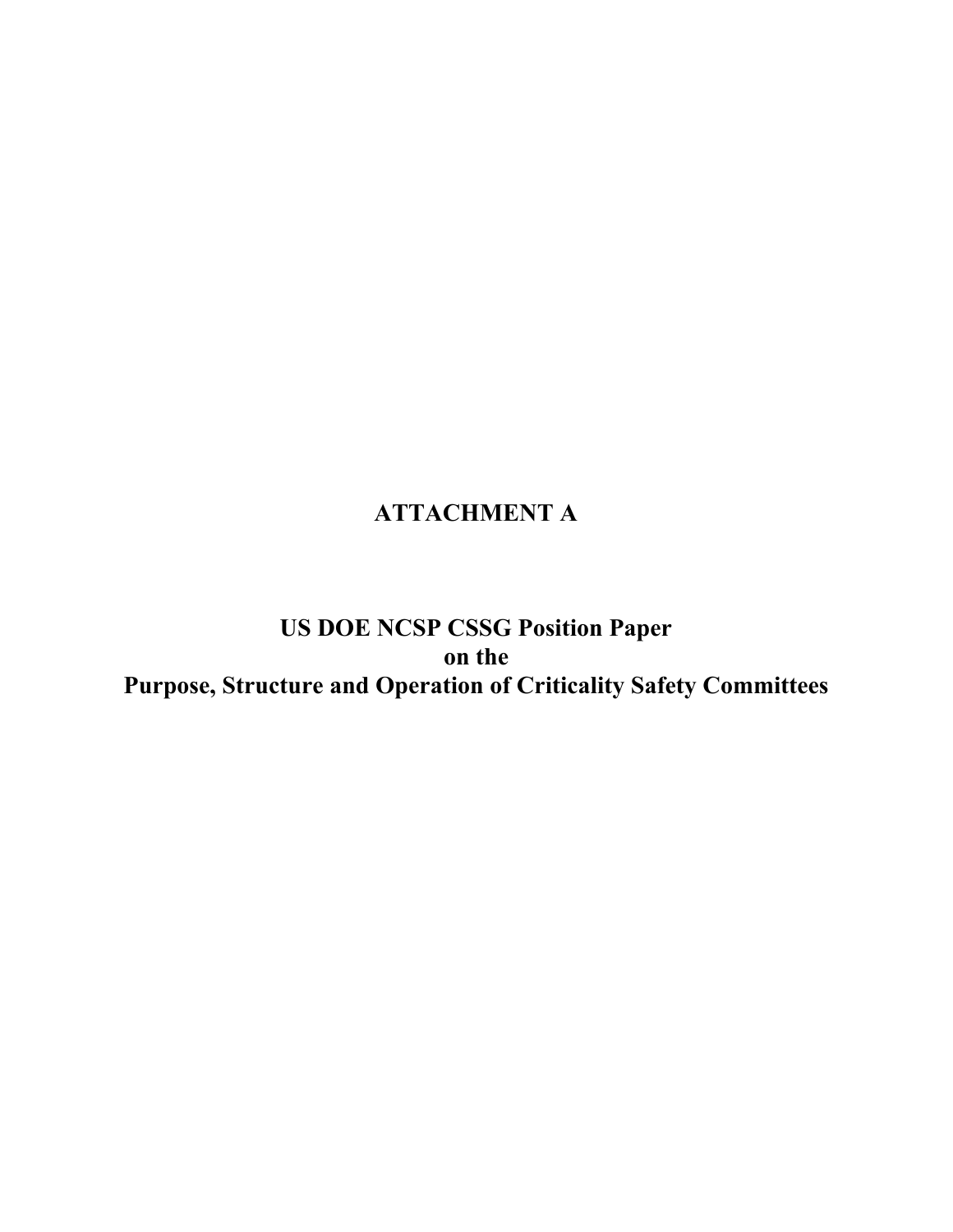# US DOE NCSP CSSG Position Paper on the Purpose, Structure and Operation of Criticality Safety Committees

June 30, 2009

Richard E. Anderson, CSSG Subgroup Member David Heinrichs, CSSG Subgroup Member Calvin M. Hopper, CSSG Subgroup Lead Thomas P. McLaughlin, CSSG Subgroup Member Davis A. Reed, CSSG Subgroup Member Fitz Trumble, CSSG Subgroup Member R. Michael Westfall, CSSG Emeritus Subgroup Member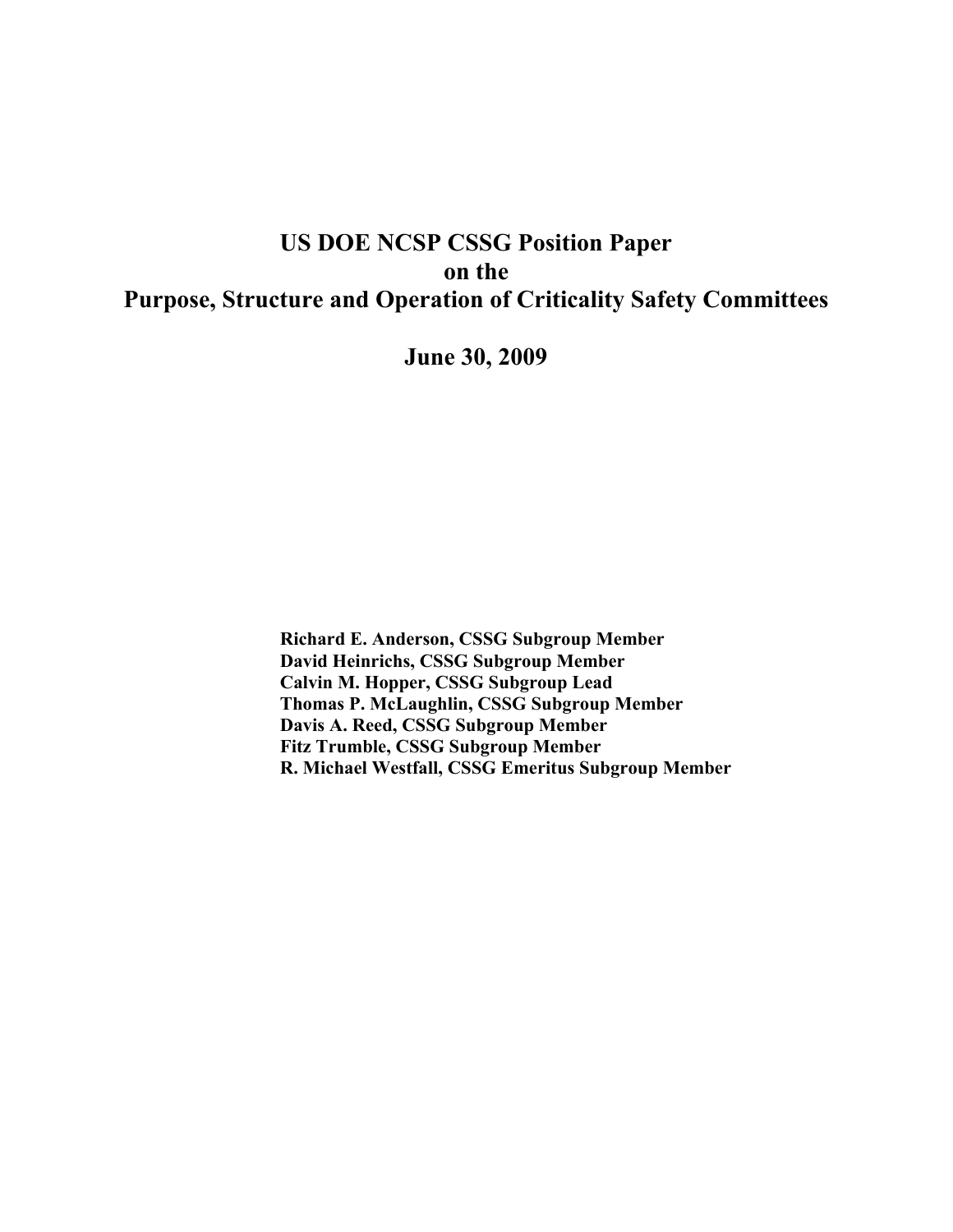## EXECUTIVE SUMMARY

The US DOE NCSP Manager Tasking 2009-01 directed the Criticality Safety Support Group (CSSG) to develop a *Position Paper on the Purpose, Structure and Operation of Criticality Safety Committees*. This position paper was developed from guidance provided in:

- ANSI/ANS-8.1-1998, *Nuclear Criticality Safety in Operations with Fissionable Material Outside Reactors,* § 4.1, Administrative Practices,
- ANSI/ANS-8.19-2005, *Administrative Practices for Nuclear Criticality Safety*, §4 Management Responsibilities,
- DOE Office of Health, Safety and Security Voluntary Protection Program Committee Charter
- Acceptable practices for establishing senior management safety committees as provided by DOE Procedure Manual 1B, MRP 4.19, DOE Guide 440.1-8, 12-27-06 and as outlined for implementation by the Pacific Northwest National Laboratory within the DOE Voluntary Protection Program, and
- Consideration for the variability of breadth and depth of DOE contractor fissionable material operations.

The position of the CSSG is that the need for establishing and the diversity of responsibilities of a CSC is highly variable depending upon the actual, or potential, inventory and form of fissionable materials that may be encountered by operations outside of nuclear reactors. That is, the need for a CSC should be risk-based with a graded approach relative to the fissionable material operations and the flexibility of the facility nuclear criticality safety program. Further, the CSSG recognizes that the senior contractor manager (SCM) is responsible to clearly establish responsibilities for nuclear criticality safety. For the purpose of this position paper, the SCM is that contractor manager with the authority and resources who can affect safety and operations program objectives and budgets. In their capacity, the SCM has the prerogative, through council with knowledgeable and experienced nuclear criticality safety specialist staff or consultants, to determine and document the basis of need, or lack of need, for establishing and defining the responsibilities of a CSC for monitoring the status of fissionable material operations and the criticality safety program.

Based upon the foregoing, the CSSG has developed its positions regarding:

- Purpose and responsibility of CSCs,
- Guidance on when the establishment of a CSC should be considered,
- Guidance on the selection of members,
- Recommended functional interfaces with operations and management,
- Responsibilities and interactions with external organizations,
- Authority of the CSC to recommend or direct safety related changes in programs and budgets,
- Recommended responsibilities of the CSC,
- Interaction of the CSC with on-site criticality safety officers,
- Reporting, and
- Funding.

Those positions are:

• The purposes and responsibilities of CSCs are highly variable depending upon the magnitude of facility NCS program needs. Their primary purpose is to advise the SCM about the status and quality of their NCS program but may also provide NCS technical advice, program reviews, reviews of technical evaluations and approvals, and policy judgments.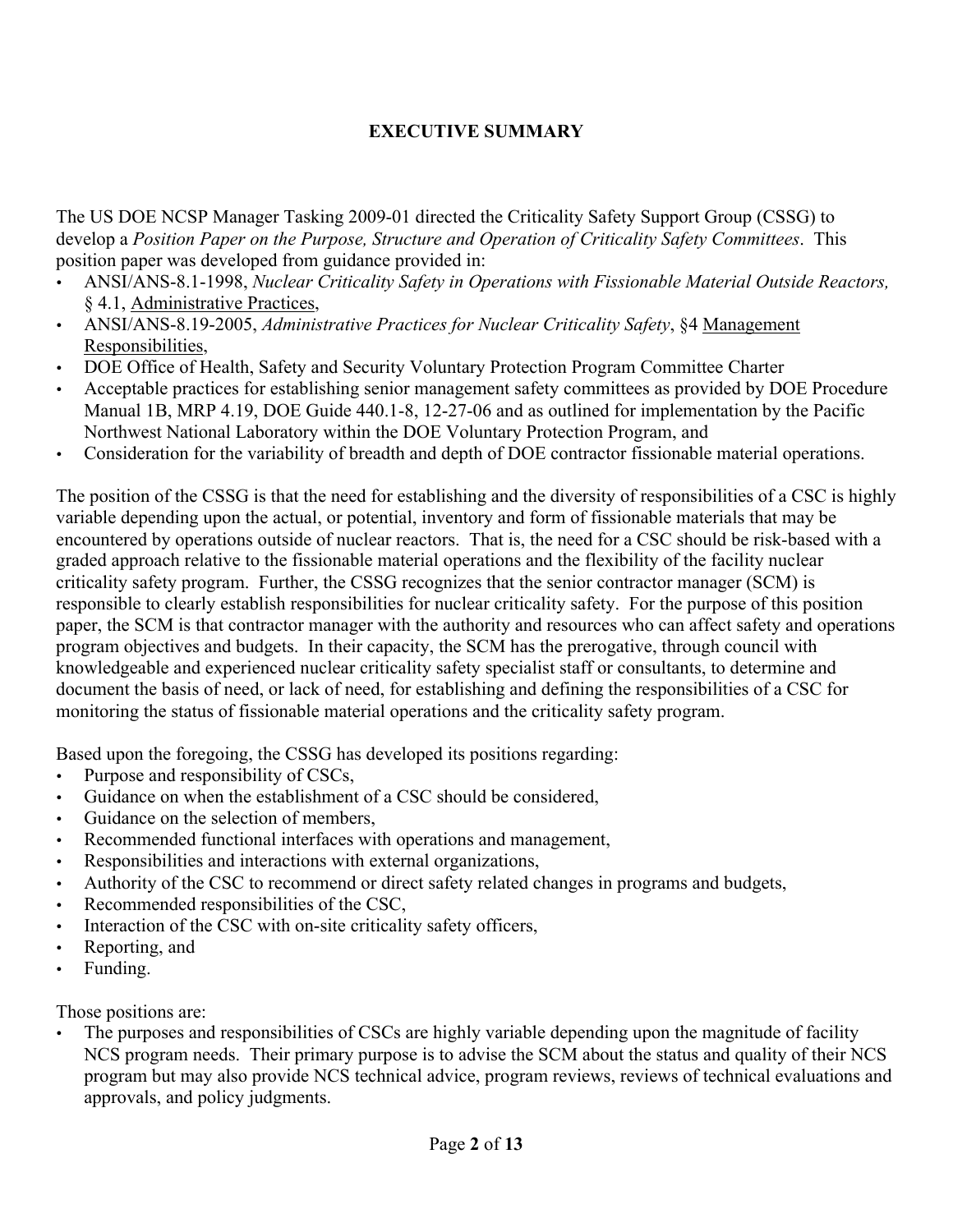- The need for establishing a CSC shall be evaluated whenever a facility's authorized inventory of special nuclear material in unrelated areas may exceed 700 g of  $^{235}$ U, 500 g of  $^{233}$ U, 450 g of  $^{239}$ Pu, or 450 g of any combination of these three isotopes and a NCS program has established NCS operations limits and controls.<sup>1</sup> Additionally, the need for establishing of a CSC shall be evaluated whenever a facility's authorized inventory will exceed the subcritical mass limits specified in the American National Standard Nuclear Criticality Control of Special Actinide Elements, ANSI/ANS-8.15-1981 (R2005). The form of the fissionable materials and the facility operations (i.e., processing, transporting, or storing) should be considered within this evaluation. With the assistance of facility nuclear criticality safety (NCS) staff expertise or recognized knowledgeable and experienced NCS specialists, the final decision to establish, or not to establish, a facility CSC shall be determined, documented, and authorized by the SCM having responsibility for both fissionable material operations and contractor safety programs. The SCM is the sponsor and delegating authority for the CSC.
- The selection of CSC Members shall be based upon the roles and responsibilities of the CSC. Those roles and responsibilities generally include the requirements outlined in ANSI/ANS-8.19-2005, *Administrative Practices for Nuclear Criticality Safety*, §4 Management Responsibilities. The Chair of the CSC shall be appointed by the SCM.. Members of the CSC shall be approved by the SCM. Depending upon the inventories of fissionable materials, operations flexibility, and modifications, the CSC may be comprised of facility staff who are knowledgeable and experienced representatives such as managers of discrete facility fissionable material operations, engineering support and development, nuclear criticality safety, and quality assurance. CSCs are developed under the direction and authority of the SCM and as such the SCM may appoint additional members to the CSC as needed and may include non-facility experts in NCS or other relevant subjects.
- CSC functional interfaces with operations and management include operations and management membership on the CSC and their reporting about the status of their operations and the effectiveness of the NCS program. Frequently, the CSC may be represented on other SCM appointed executive committees. Additionally, the SCM may utilize the CSC, or its members, to interface with external-to-the-facility persons and/or organizations.
- The CSC responsibilities and interactions with external organizations are limited to the direction and authority from the SCM. However, the SCM may utilize the CSC, or its members, to interface with external-to-the-facility persons and/or organizations.
- The CSC has an advisory and review role for the SCM and as such is empowered typically to advise the SCM about suggested changes in safety related programs and budgets
- Responsibilities of the CSC are provided in detail within the body of this report
- As authorized and established by the SCM, the support and funding for the activities of the CSC members should be provided by the SCM to ensure fiscal independence from the daily operating support and funding of the CSC members.

 <sup>1</sup> ANSI/ANS-8.3-1997, Criticality accident alarm system, §4.2.1, American Nuclear Society, 555 North Kensington Avenue, La Grange Park, Iilinois 60526 USA.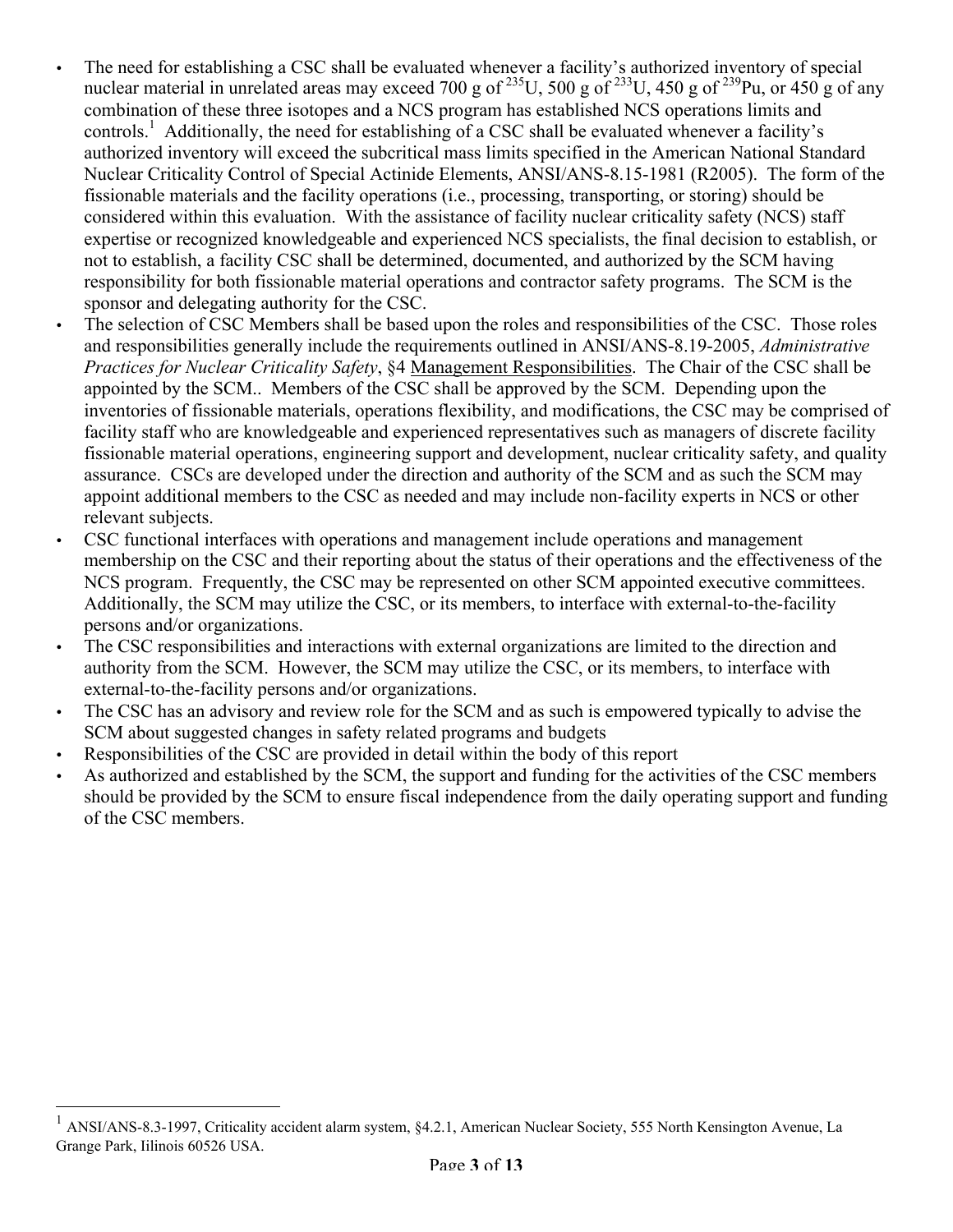## TABLE OF CONTENTS

| $\overline{\mathbf{1}}$ |     | $Scope 6 6$                                                                                    |  |
|-------------------------|-----|------------------------------------------------------------------------------------------------|--|
| $\overline{2}$          |     |                                                                                                |  |
| $\overline{3}$          |     |                                                                                                |  |
| $\overline{4}$          |     |                                                                                                |  |
|                         | 4.1 |                                                                                                |  |
|                         | 4.2 |                                                                                                |  |
|                         |     | ANSI/ANS-8.1-1998, Nuclear Criticality Safety in Operations with Fissionable Material<br>4.2.1 |  |
|                         |     |                                                                                                |  |
|                         |     | ANSI/ANS-8.19-2005, Administrative Practices for Nuclear Criticality Safety 8<br>4.2.2         |  |
|                         | 4.3 |                                                                                                |  |
| $\overline{5}$          |     |                                                                                                |  |
| <u>6</u>                |     |                                                                                                |  |
|                         | 6.1 |                                                                                                |  |
|                         | 6.2 |                                                                                                |  |
|                         | 6.3 |                                                                                                |  |
|                         | 6.4 |                                                                                                |  |
|                         | 6.5 |                                                                                                |  |
|                         | 6.6 | Authority of the CSC to recommend or direct safety related changes in programs and budgets  11 |  |
|                         | 6.7 |                                                                                                |  |
|                         | 6.8 |                                                                                                |  |
|                         |     |                                                                                                |  |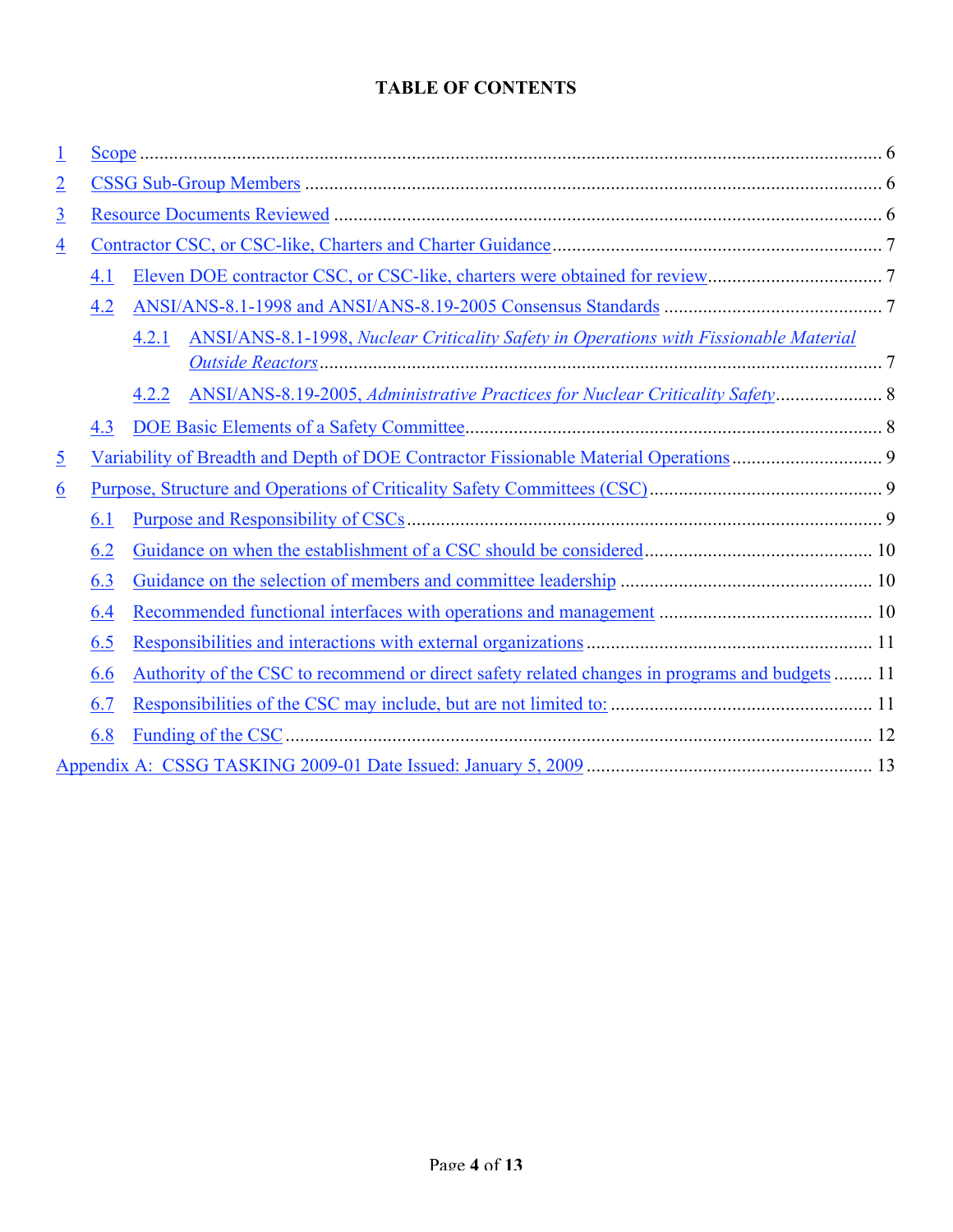## LIST OF TERMS

- CSC Criticality Safety Committee
- NCS Nuclear Criticality Safety
- SCM Senior Contractor Manager
- CSO Criticality Safety Officer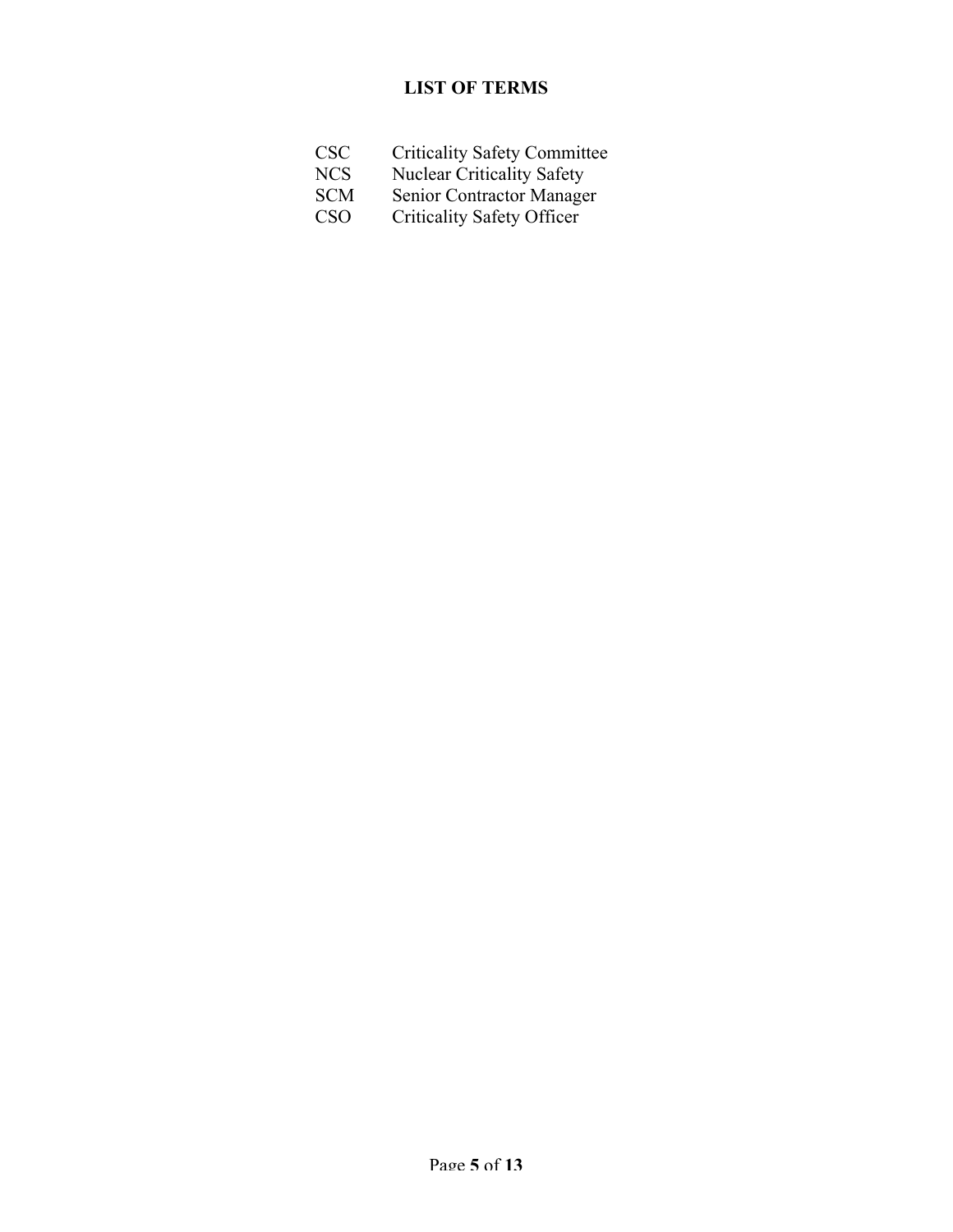# US DOE NCSP CSSG Position Paper on the Purpose, Structure and Operation of Criticality Safety Committees

#### 1 Scope

The scope of the Position Paper is provided in the CSSG Tasking 2009-01. That Tasking is included as Appendix A to this report. The Tasking was undertaken by a CSSG Sub-Group who supplied and acquired example Criticality Safety Committee (CSC), or CSC-like, charters for consideration. However, the bases for developing the position paper were taken from ANSI/ANS consensus standards and guidance/examples.

#### 2 CSSG Sub-Group Members

The Position Paper was drafted by a CSSG Sub-Group comprised of:

- Calvin M. Hopper, CSSG Deputy Chair and Team Lead
- Richard E. Anderson, CSSG Member
- David Heinrichs, CSSG Member
- Thomas P. McLaughlin, CSSG Member
- Davis A. Reed, CSSG Member
- Fitz Trumble, CSSG Member
- R. Michael Westfall, CSSG Member Emeritus

The draft Position Paper was offered to the whole of the CSSG for review and comment. Those comments have been incorporated into this Position Paper and represent the consensus of the CSSG.

#### 3 Resource Documents Reviewed

The bases for developing the position paper were taken from the following:

- ANSI/ANS-8.1-1998, *Nuclear Criticality Safety in Operations with Fissionable Material Outside Reactors*, § 4.1, Administrative Practices,
- ANSI/ANS-8.19-2005, *Administrative Practices for Nuclear Criticality Safety*, §4 Management Responsibilities,
- DOE Office of Health, Safety and Security Voluntary Protection Program Committee Charter
- Acceptable practices for establishing senior management safety committees as provided by DOE Procedure Manual 1B, MRP 4.19, DOE Guide 440.1-8, 12-27-06 and as outlined for implementation by the Pacific Northwest National Laboratory within the DOE Voluntary Protection Program, and
- Consideration for the variability of breadth and depth of DOE contractor fissionable material operations.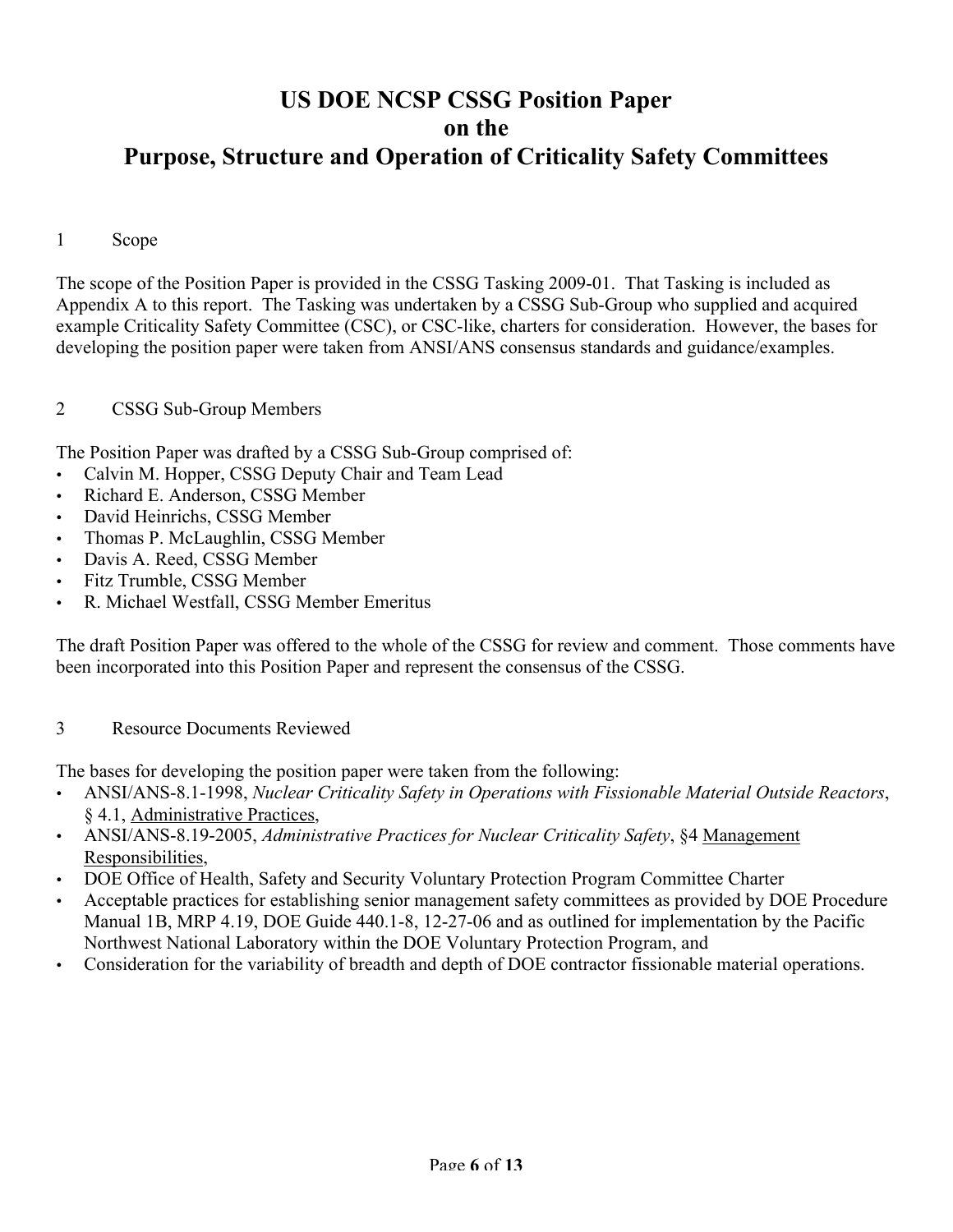- 4 Contractor CSC, or CSC-like, Charters and Charter Guidance
- 4.1 Eleven DOE contractor CSC, or CSC-like, charters were obtained for review. Those charters, were for the following contractors:
	- Y-12 National Security Complex
	- Los Alamos National Laboratory
	- Lawrence Livermore National Laboratory
	- Savannah River Site prior to Savannah River Nuclear Solutions, LLC
	- Oak Ridge National Laboratory
	- Sandia National Laboratory, TA-V
	- Sandia National Laboratory, non-TA-V
	- ISOTEK
	- Bechtel Jacobs (ETTP, Y-12, ORNL)
	- Paducah Remediation Services
	- Argonne National Laboratory prior to discontinuance
- 4.2 ANSI/ANS-8.1-1998 and ANSI/ANS-8.19-2005 Consensus Standards

Pertinent sections of ANSI/ANS-8.1-1998 and ANSI/ANS-8.19-2005 were considered for basic guidance regarding the inferred responsibilities of CSCs. Those sections are:

#### 4.2.1 ANSI/ANS-8.1-1998, *Nuclear Criticality Safety in Operations with Fissionable Material Outside Reactors*,

### § 4.1, Administrative Practices<sup>2</sup>,

4.1.1 Responsibilities. Management shall clearly establish responsibility for nuclear criticality safety. Supervisors should be made as responsible for nuclear criticality safety as they are for production, development, research, or other functions. Each individual, regardless of position, shall be made aware that nuclear criticality safety in his work area is ultimately his responsibility. This may be accomplished through training and periodic retraining of all operating and support personnel.<sup>3</sup> Nuclear criticality safety differs in no intrinsic way from industrial safety, and good managerial practices apply to both.

Management shall provide personnel skilled in the interpretation of data pertinent to nuclear criticality safety, and familiar with operations, to serve as advisors to supervisors. These specialists should be, to the extent practicable, administratively independent of process supervisors.

Management shall establish the criteria to be satisfied by nuclear criticality safety controls. Distinction may be made between shielded and unshielded facilities, and the criteria may be less stringent when adequate shielding and confinement assure the protection of personnel.<sup>4</sup>

 $\frac{1}{2}$  $2$  Guidance for administrative practices is contained in American National Standard Administrative Practices for Nuclear Criticality Safety, ANSI/ANS-8.19-1996.

<sup>3</sup> Guidance for the training of personnel is contained in American National Standards Nuclear Criticality Safety Training, ANSI/ANS-8.20-1991.

<sup>&</sup>lt;sup>4</sup> Guidance is provided in American National Standard Criteria for Nuclear Criticality Safety Controls in Operations with Shielding and Confinement, ANSI/ANS-8.10-1983(R1988).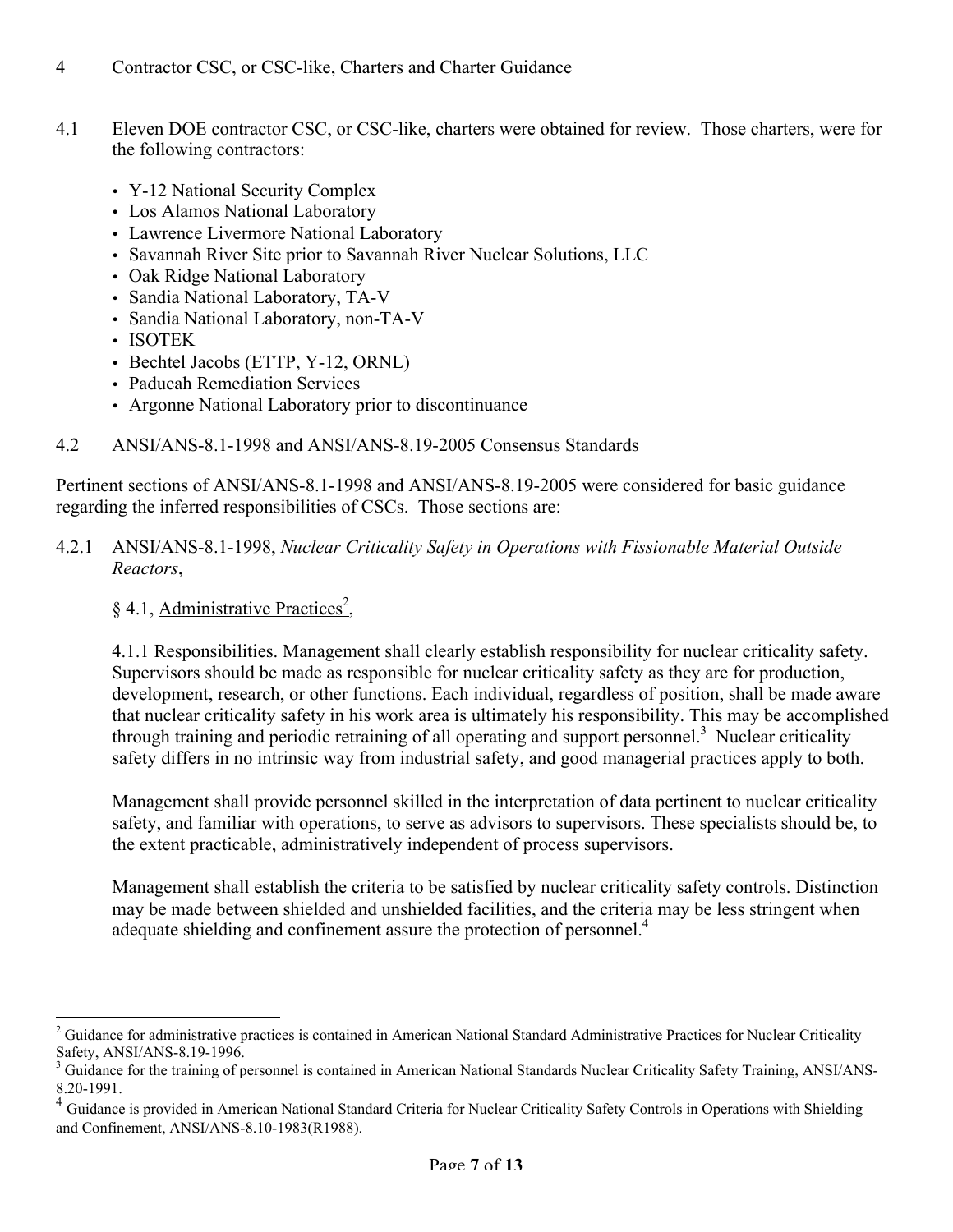### 4.2.2 ANSI/ANS-8.19-2005, *Administrative Practices for Nuclear Criticality Safety*, §4 Management Responsibilities,

4.1 Management shall accept overall responsibility for safety of operations. Continuing commitment to safety should be evident.

4.2 Management shall formulate nuclear criticality safety policy and make it known to all employees involved in operations with fissile material. Distinction may be made between shielded and unshielded facilities, with appropriate nuclear criticality safety controls in all cases. Guidance for the distinction between shielded and unshielded facilities may be obtained from American National Standard "Criteria for Nuclear Criticality Safety Controls in Operations with Shielding and Confinement," ANSI/ANS-8.10-1983;R1988; R1999;R2005.

4.3 Management shall assign responsibility and delegate commensurate authority to implement established policy. Responsibility for nuclear criticality safety should be assigned in a manner compatible with that for other safety disciplines. Each individual, regardless of position, shall be made aware that nuclear criticality safety in his or her work area is his or her responsibility.

4.4 Management shall provide personnel familiar with the physics of nuclear criticality and with associated safety practices to furnish technical guidance appropriate to the scope of operations. This function should, to the extent practicable, be administratively independent of operations.

4.5 Management shall establish a training and qualification program for nuclear criticality safety staff.

4.6 Management shall establish a method to monitor the nuclear criticality safety program.

4.7 Management shall participate periodically in auditing the overall effectiveness of the nuclear criticality safety program.

4.8 Management may use consultants and nuclear criticality safety committees to achieve the objectives of the nuclear criticality safety program.

4.9 Management shall establish and maintain a configuration management system that identifies and controls changes to facility and process conditions important to nuclear criticality safety.

#### 4.3 DOE Basic Elements of a Safety Committee

Acceptable elements for establishing a senior management safety committee as provided by DOE Procedure Manual 1B, MRP 4.19, DOE Guide 440.1-8, 12-27-06 and as outlined for implementation by the Pacific Northwest National Laboratory within the DOE Voluntary Protection Program were considered. They include:

Name – What is the name the safety committee will be known by?

Chartering authority – Who is chartering the safety committee? This is the authority the safety committee is accountable to (typically a representative of the leadership of the Laboratory such as a Management System Owner or senior line manager).

Purpose – What ESH&Q-related role does the safety committee serve? Why is it being established? What is it expected to accomplish?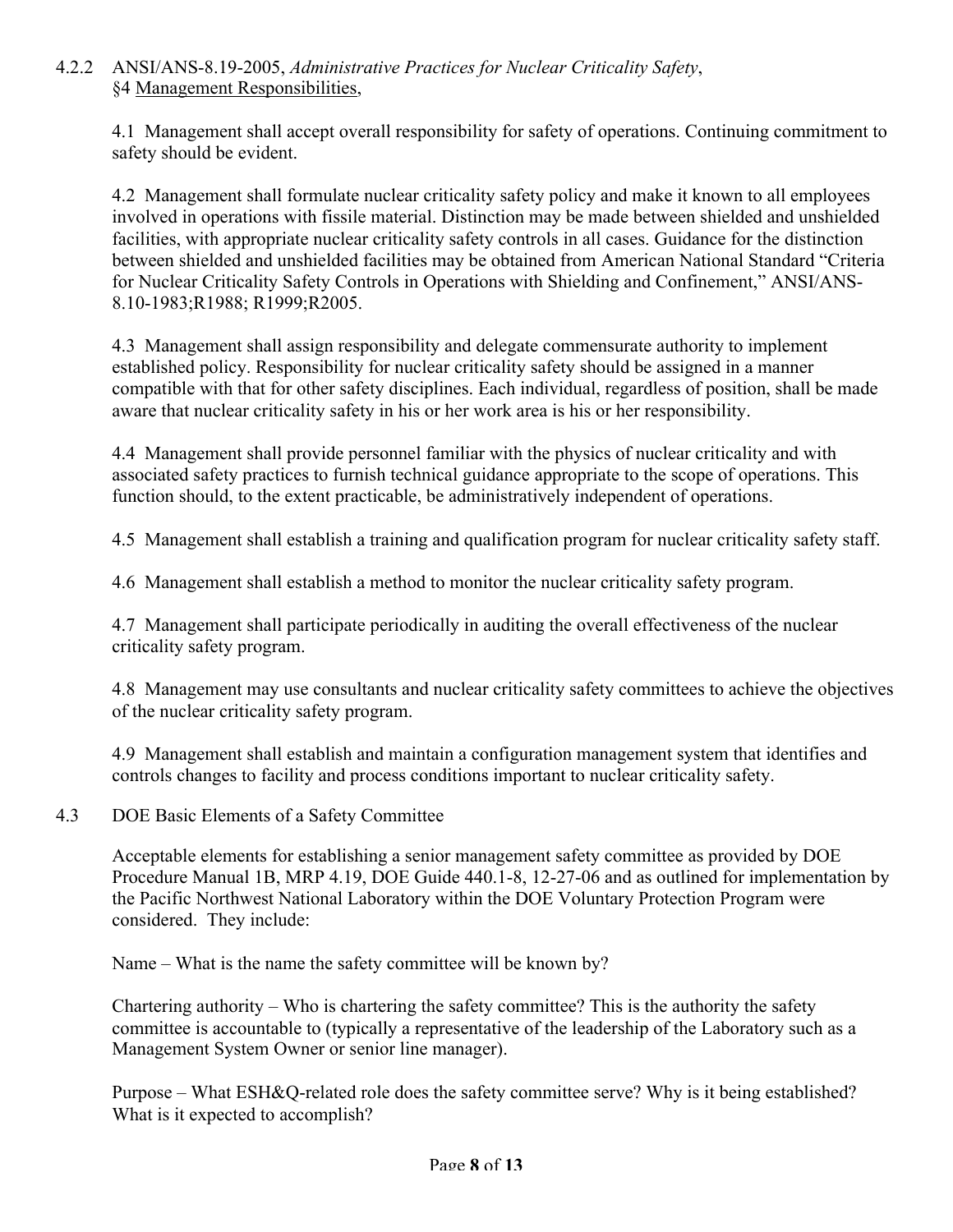Membership – Who will serve on the safety committee? How are they selected? Are there constraints on their service (term limits, approval, etc.)?

Leadership – Who will lead the safety committee? How are leaders selected? Are there constraints on the length of their service?

Responsibilities and/or Authorities (outputs) – What authorities and responsibilities does the safety committee have? How are their outputs used?

Resources (funding sources) – Where do resources for operation of the safety committee come from? Where do resources for actions from the outputs of the safety committee come from?

Periodic Review/Sunset Clause – What is the term of the charter, and how will the continuing need for the safety committee be reviewed?

Approvals – Who is approving the charter?

### 5 Variability of Breadth and Depth of DOE Contractor Fissionable Material Operations

There is substantial variability in the nuclear criticality safety operational risk and complexity throughout the DOE contractor community. That risk varies with broad spectra of fissionable material operations spanning the processing, transporting, and storing of very large quantities (i.e., orders-ofmagnitude of minimum critical masses) with highly-reactive fissionable materials to less than minimum critical mass operations but with the potential for greater than minimum critical masses. In any case, senior management is responsible for establishing the necessary oversight of nuclear criticality risks.

The variability of the operations and risk is further compounded by the types of operations that are encountered throughout the DOE. A very minor, nearly imperceptible, nuclear criticality accident risk exists for the isolated handling, packaging, and transportation of a limited number of certain solid items. Such items include the DOE High Flux Isotope Reactor fuel cores that contain very large quantities of SNM that far exceed the minimum critical mass of  $^{235}$ U. A similar circumstance exists for various weapons component items. In the other extreme, without a prudent NCS program that includes introspective and external examination and review, certain SNM solution operations with one or more multiples of minimum critical masses can pose a relatively large nuclear criticality accident risk. Therefore, it is prudent to apply a graded approach for establishing and implementing a Criticality Safety Committee (CSC).

- 6 Purpose, Structure and Operations of Criticality Safety Committees (CSC)
- 6.1 Purpose and Responsibility of CSCs

The purposes and responsibilities of CSCs are highly variable depending upon the magnitude of facility NCS program needs. Their primary purpose is to directly advise the SCM about the status and quality of their NCS program but may also provide NCS technical advice, program reviews, reviews of technical evaluations and approvals, and policy judgments.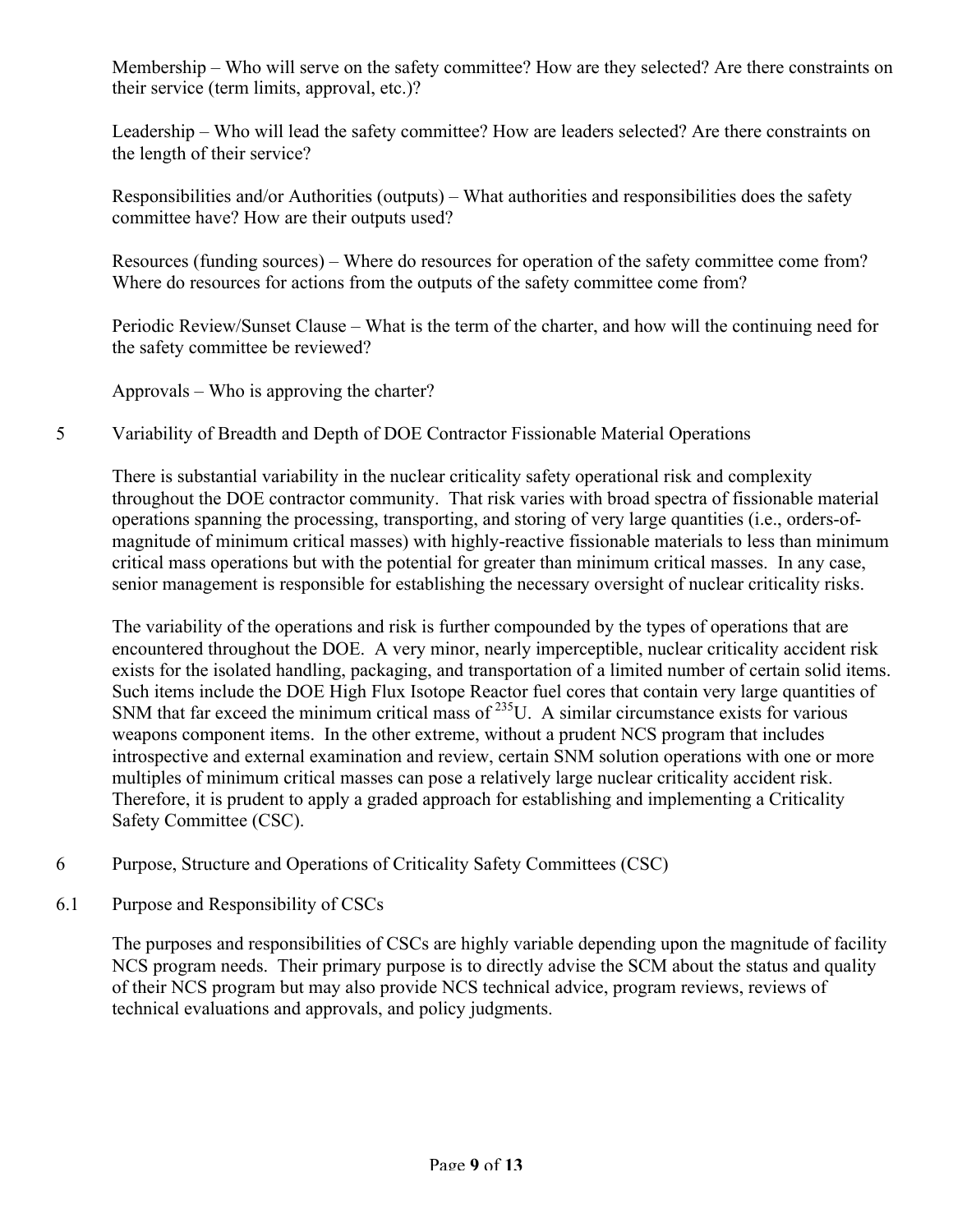### 6.2 Guidance on when the establishment of a CSC should be considered

The need for establishing a CSC shall be evaluated whenever a facility's authorized inventory of special nuclear material in unrelated areas<sup>5</sup> exceeds 700 g of <sup>235</sup>U, 500 g of <sup>233</sup>U, 450 g of <sup>239</sup>Pu, or 450 g of any combination of these three isotopes and a NCS program has established NCS operations limits and controls. Additionally, the need for establishing of a CSC shall be evaluated whenever a facility's authorized inventory will exceed the subcritical mass limits specified in the American National Standard Nuclear Criticality Control of Special Actinide Elements, ANSI/ANS-8.15-1981 (R2005). The form of the fissionable materials and the facility operations (i.e., processing, transporting, or storing) should be considered within this evaluation. With the assistance of facility nuclear criticality safety (NCS) staff expertise or recognized knowledgeable and experienced NCS specialists, the final decision to establish, or not to establish, a facility CSC shall be determined, documented, and authorized by the SCM having responsibility for both fissionable material operations and contractor safety programs. The SCM is the sponsor and delegating authority for the CSC.

The establishment of an unneeded CSC will divert resources from other needed safety and production operations efficiencies. Conversely, the failure to establish a CSC to monitor the implementation of a comprehensive NCS program will not provide a balanced perspective of the program effectiveness. A CSC with a balanced representation (e.g., production supervision/management, NCS staff, quality assurance personnel) is needed to monitor a comprehensive NCS program and to advise the senior contractor manager (SCM) who has responsibility for both fissionable material operations and contractor safety programs and budgets. The decision to not establish or to establish a CSC is necessarily the responsibility of the SCM as is the determination for the depth and breadth of the CSC responsibilities. Those decisions and determinations are necessarily developed by the SCM with the consultation of highly knowledgeable and experienced experts in NCS and fissionable material processing operations.

Several fissile material processing sites within the DOE Complex have operated successfully without formal CSCs. A CSC is simply one tool that has proven effective, particularly for those sites with larger criticality control needs, in assisting SCM in monitoring the NCS program.

6.3 Guidance on the selection of members and committee leadership

The selection of CSC Members shall be based upon the roles and responsibilities of the CSC. Those roles and responsibilities generally include the requirements outlined in ANSI/ANS-8.19-2005, *Administrative Practices for Nuclear Criticality Safety*, §4 Management Responsibilities. The CSC should be chaired by the SCM or a deputy to the SCM. Depending upon the inventories of fissionable materials, operations flexibility, and modifications it is appropriate for the CSC to be chaired by the deputy to the SCM and to be comprised of facility staff who are knowledgeable and experienced managers of discrete facility fissionable material operations, engineering support and development, nuclear criticality safety, and quality assurance CSCs are developed under the direction and authority of the SCM and as such the SCM may appoint additional members to the CSC as needed and may include non-facility experts in NCS or other relevant subjects.

6.4 Recommended functional interfaces with operations and management

CSC functional interfaces with operations and management include operations and management membership on the CSC and their reporting about the status of their operations and the effectiveness of

 $<sup>5</sup>$  Individual areas may be considered unrelated when the boundaries between the areas are such that there can be no uncontrolled transfer of materials</sup> between areas, the minimum separation between material in adjacent areas is 10 cm, and the areal density of fissile material averaged over each individual area is less than 50 g/m<sup>2</sup>. This stipulation is applicable only to the three specific isotopes noted above (700 g of <sup>235</sup>U, 500 g of <sup>235</sup>U, 450 g of  $239$ Pu, or 450 g of any combination).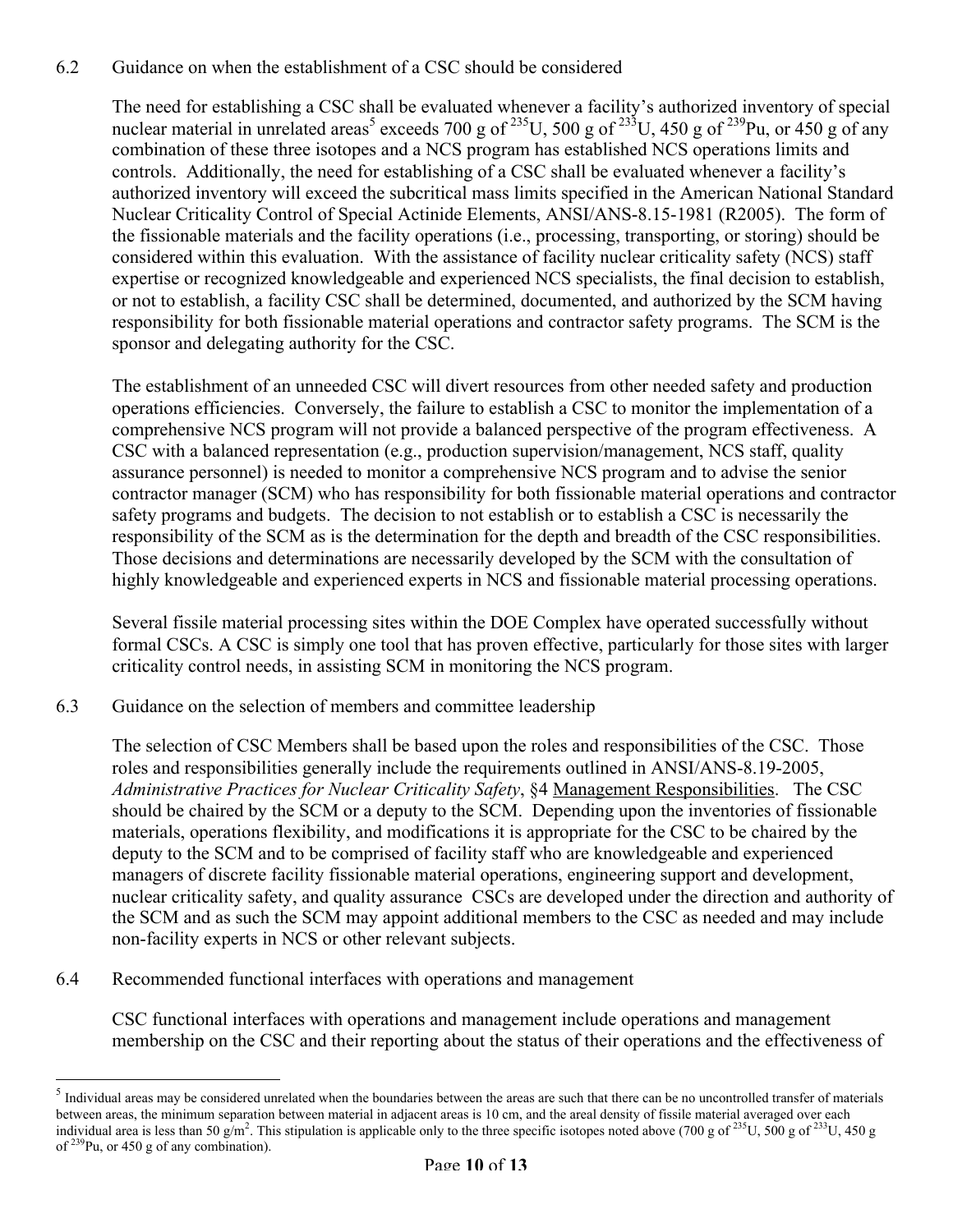the NCS program. Frequently, the CSC may be represented on other SCM appointed executive committees.

6.5 Responsibilities and interactions with external organizations

The CSC responsibilities and interactions with external organizations are limited to the direction and authority from the SCM. However, the SCM may utilize the CSC, or its members, to interface with external-to-the-facility persons and/or organizations.

6.6 Authority of the CSC to recommend or direct safety related changes in programs and budgets

The CSC has an advisory and review role for the SCM and as such is empowered to advise the SCM about suggested changes in safety related programs and budgets.

- 6.7 Responsibilities of the CSC may include, but are not limited to:
	- Developing, reviewing, and promoting the SCM NCS policy
	- Reviewing NCS staffing needs and the adequacy of their independence from operations line management
	- Assessing the NCS staff members qualification program
		- Monitoring the overall quality of the facility NCS program to include, by sampling;
			- o Written operating procedures to assess their accuracy and that they are organized for convenient use by operators
			- o Materials control to include;
				- Procedures for material movement
				- Labeling and area postings regarding NCS parameter limits
				- Neutron absorbing materials presence and effectiveness
				- Control of personnel access to fissionable material
			- o Line Management Supervisor
				- Effectiveness for the safe operations under their control
				- NCS knowledge
				- Operator training
				- **•** Participation in the development and configuration control of written operating procedures
				- Verification of compliance with NCS specifications including the inspection, testing, and maintenance of engineered controls
					- Unambiguous identification of fissionable materials and good housekeeping
			- o Nuclear Criticality Safety Staff
				- Technical guidance for the design of equipment and processes and for the development of operating procedures
				- Knowledge and familiarity with current developments in NCS standards, guides, codes, and computational methods
				- Use of knowledgeable individuals to obtain technical assistance as needed
				- Familiarity with fissionable material facility operations
				- Effectiveness in assisting supervision, upon request, with training of personnel
				- Effectiveness of NCS staff actions to monitor operations and facilities (a) for conformance to NCS requirements and (b) for changes or conditions that may not be fully addressed by NCS evaluations.
				- Quality of staff findings and reports to SCM regarding procedural violations and other deficiencies in the facility NCS program
				- Review of new or revised procedures impacting NCS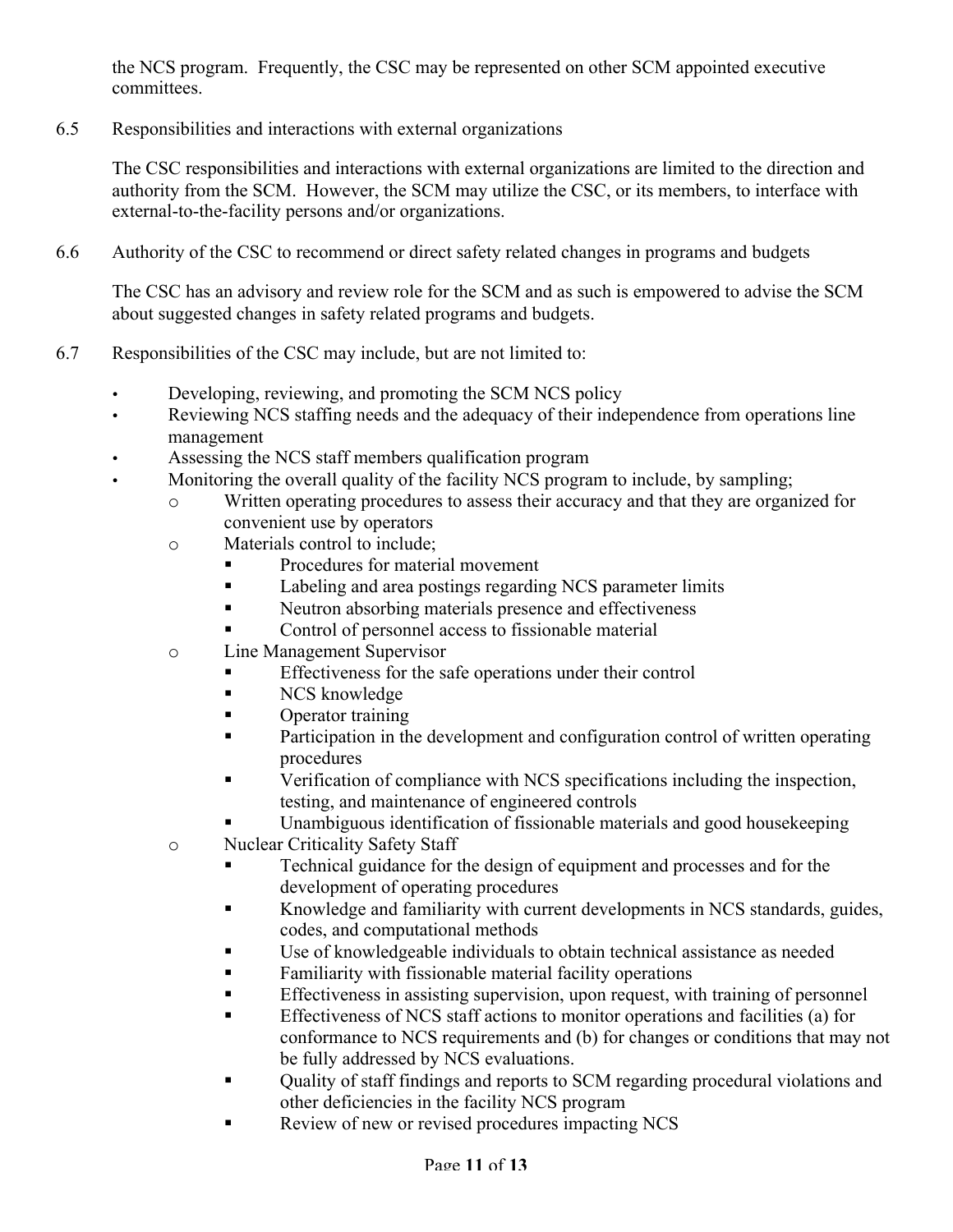- Quality of NCS evaluations including
	- The identification of both normal and credible abnormal conditions by operations or other knowledgeable individuals
	- The explicit identification of controlled parameters, their associated NCS limits, and the effect of changes in the identified parameters
	- The detail, clarity, and lack of ambiguity to allow independent judgment of results by personnel familiar with the physics of nuclear criticality and facility operations and safety practices
- Utilizing external non-reactor fissionable material operations and NCS expert consultants as CSC members to provide independent external perspectives on the NCS program implementation and effectiveness
- Monitoring the configuration management system that identifies and controls changes to facility and process conditions important to nuclear criticality safety
- Reviewing
	- o The reliability, effectiveness, and bases for the use of criticality accident alarm systems and/or decisions to not use criticality accident alarm systems in the facility
	- o The facility nuclear criticality accident emergency planning and response plans and/or decisions to not need such plans
- Evaluating the effectiveness of liaisons between so called line operations criticality safety officers (CSO) and facility nuclear criticality safety staff if the facility operations have personnel assigned asz CSOs
- Preparing and issuing the CSC annual report to the SCM documenting the results and recommendations, if any, regarding the status and quality of the NCS program and suggestions for any program improvements or modifications including program policy and/or budget issues. Following the determination of factual accuracy, the annual report shall be finalized, approved by the majority of the CSC membership, and transmitted as approved directly to the SCM with copies to no less than affected organizational managers. CSC members with a dissenting positions or votes shall provide minority reports to be included as an attachment to the CSC annual report.
	- Ensuring that each of the above identified CSC responsibilities are reported to the SCM every three years

## NOTE: The role of a CSC is to provide NCS programmatic oversight not to perform line management safety functions.

6.8 Funding of the CSC

As authorized and established by the SCM, the support and funding for the activities of the CSC members should be provided by the SCM to ensure fiscal independence from the daily operating support and funding of the CSC member assignments.